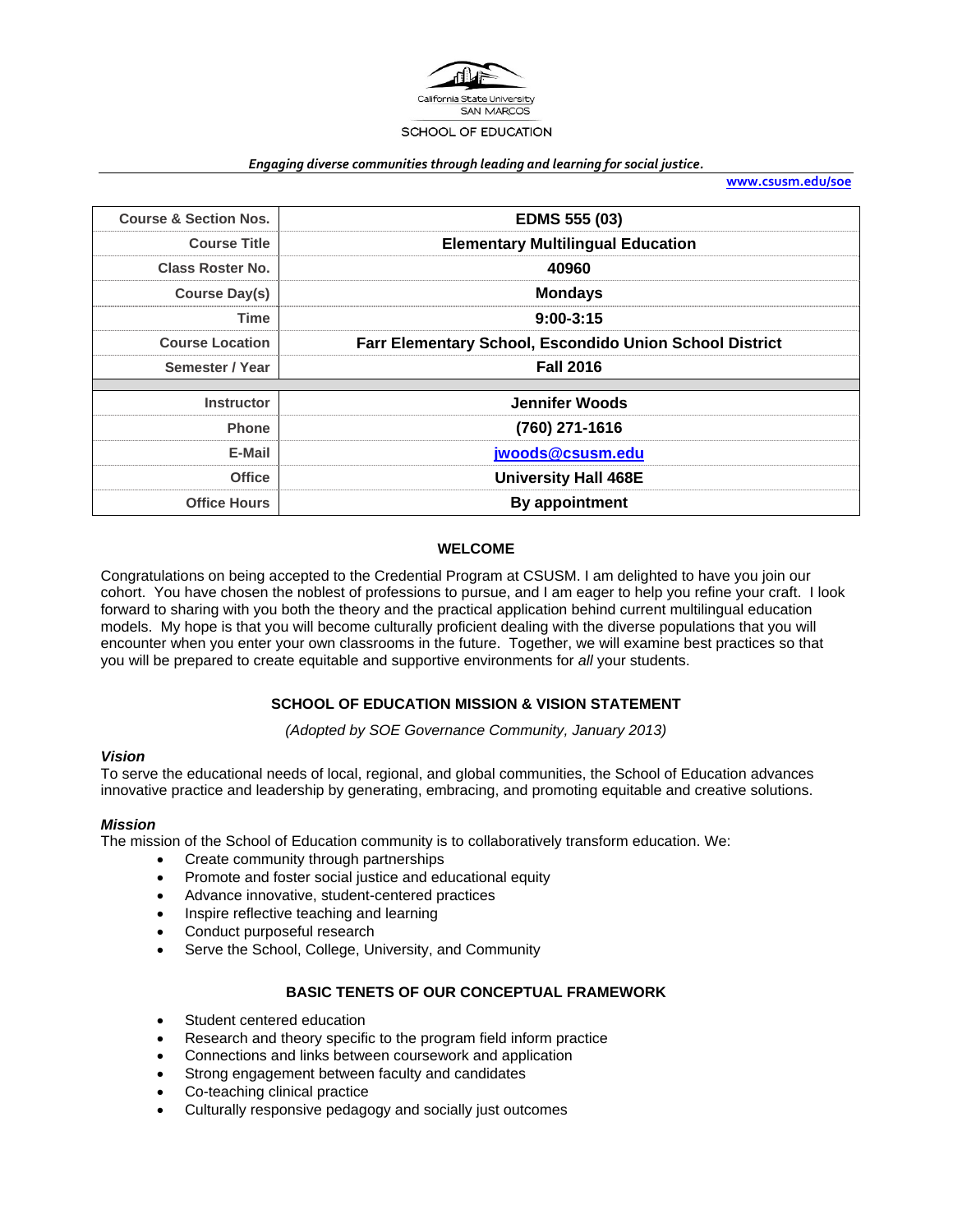# **TABLE OF CONTENTS**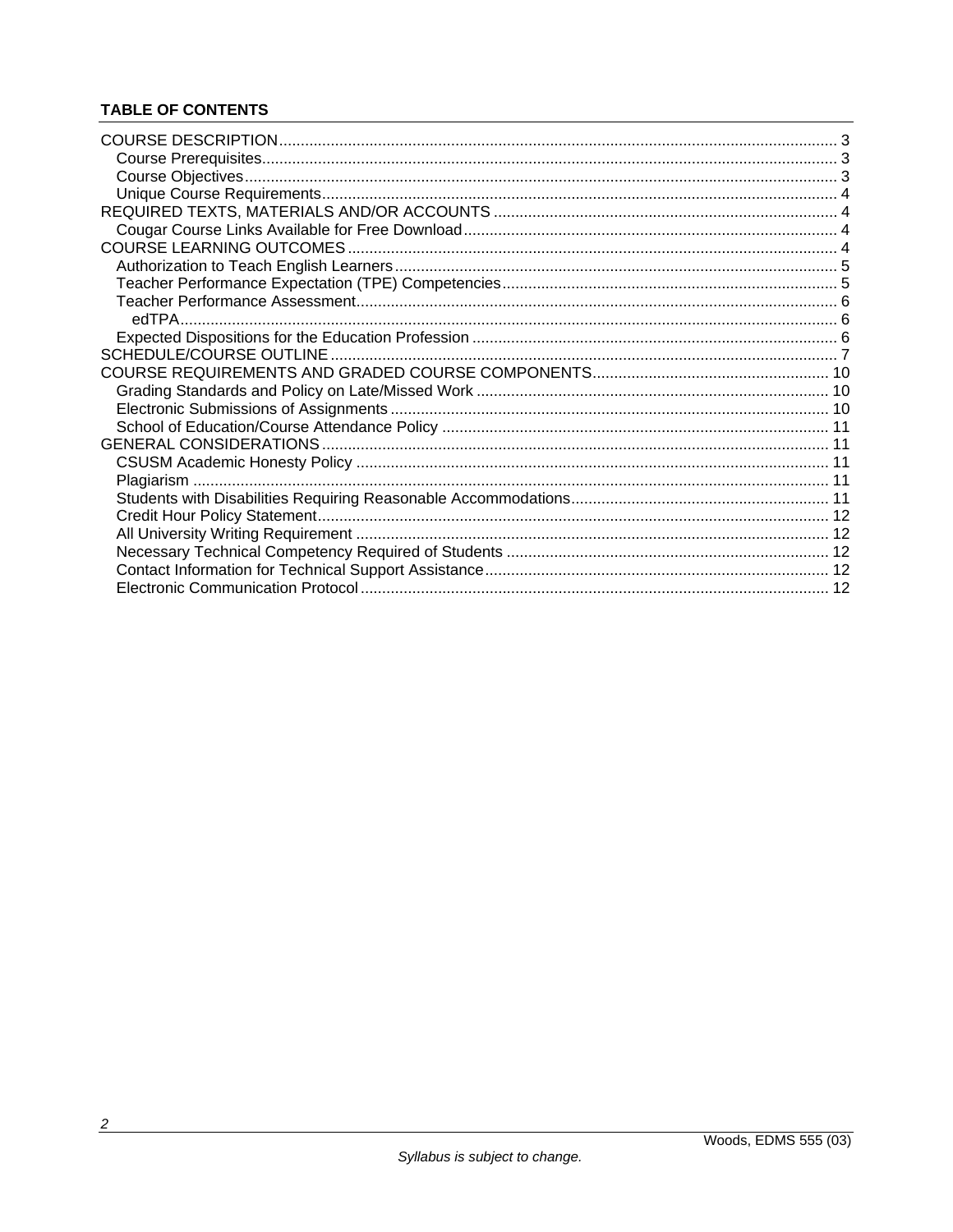### **COURSE DESCRIPTION**

Focuses on developing an understanding of culturally responsive theory, methodology, and assessment of second language acquisition in integrated and inclusive elementary and middle-level classrooms. May not be taken for credit by students who have received credit for EDML 552. Requires participation in the public schools.

This course addresses the needs of elementary school teachers faced with the growing diversity in today's classrooms. It will focus on bilingual sociolinguistic/sociocultural competence and implications for learning and instruction, application of effective alternative instructional practices, cultural aspects of English learners, as well as effective and appropriate English language development (ELD) techniques and successful bilingual, multilingual education for Language Minority students.

### **Course Prerequisites**

Admission to the Multiple Subject/CLAD Teacher Credential Program.

### **Course Objectives**

- 1. Explain the basic terms, philosophies, problems, issues, history, and practices related to the education of language minority persons in California and the US and knowledge of the history, policies, programs, and research on the effectiveness of bilingual education and bilingualism in the United States.
- 2. Demonstrate understanding of the most important goals of bilingual/multicultural education. Understand and apply research and its effects on the dimensions of learning in bilingual education program models.
- 3. Explain the theoretical framework upon which bilingual education is founded and demonstrate understanding of the philosophical, theoretical, legal, and legislative foundations of bilingual education and their effects on program design and educational achievement.
- 4. Demonstrate understanding of existing student identification, assessment, and language redesignation requirements for the state of California.
- 5. Explain the connections between bilingual education, English as a second language, and SDAIE, SDAIS/CALLA methodologies. Apply knowledge of the research on the cognitive effects of bilingualism and bi-literacy as developmental processes in instructional practice.
- 6. Demonstrate understanding of models of multicultural intercultural education and their implications for curriculum, instruction, and educational policy. Become cognizant of the fact that students' motivation, participation, and achievement are influenced by an intercultural classroom climate and school community.
- 7. Gain knowledge and understanding pertaining to similarities and differences between, contributions of, exchanges between, and varying perspectives of the populations referenced in the Non-Discrimination Policy of the State of California.
- 8. Demonstrate knowledge of the transferability between primary and target language with the understanding that the level of transferability is affected by the level of compatibility and may vary among languages.
- 9. Promote authentic parental participation that includes learning about school systems, assuming leadership roles and affecting policy and understanding of the family as a primary language and cultural resource.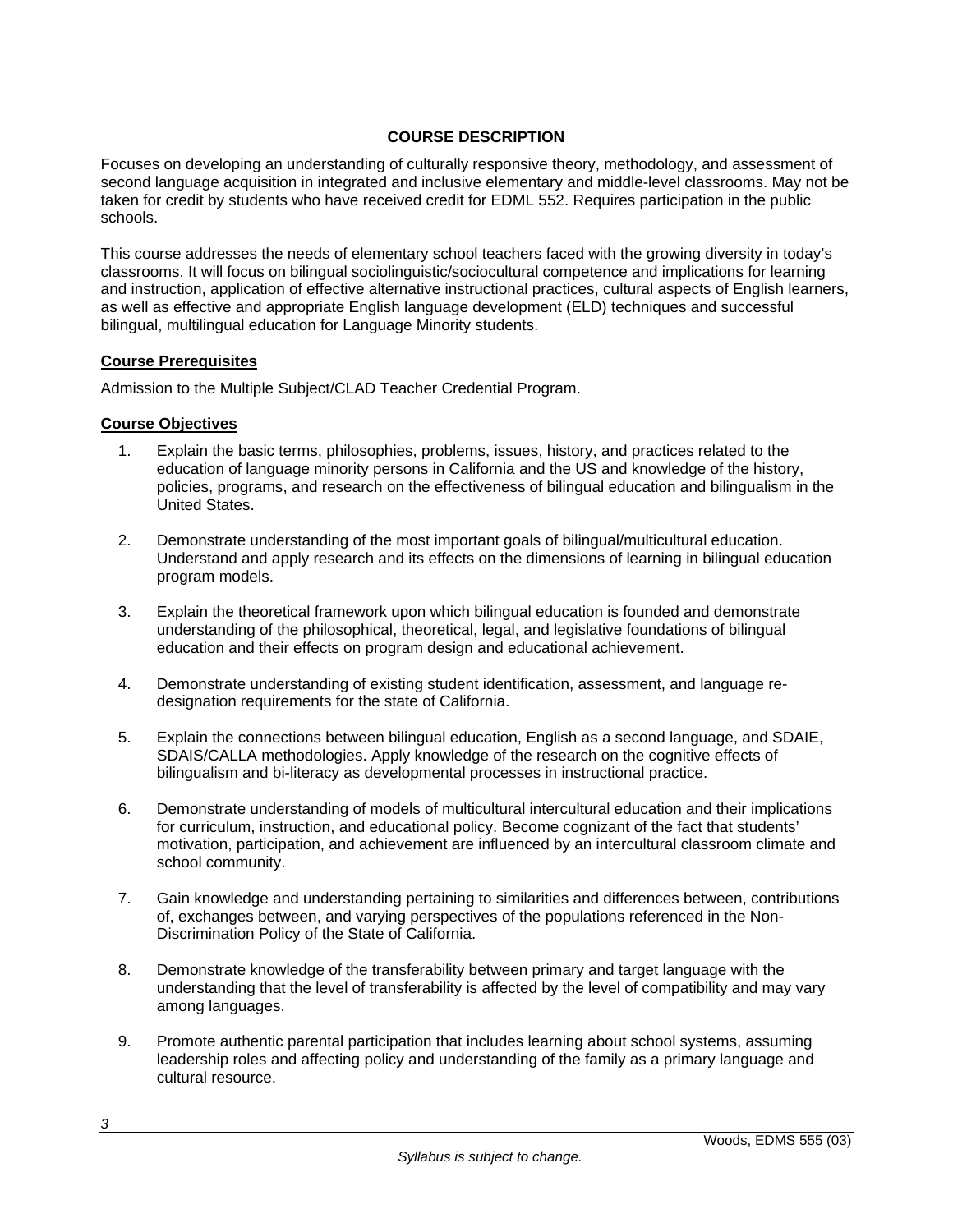### **Unique Course Requirements**

Students will be required to do classroom observations in schools and have access to elementary students to conduct some class assignments.

## **REQUIRED TEXTS, MATERIALS AND/OR ACCOUNTS**

Echevarria, J., Vogt, M.E., & Short, D. (2013) *Making Content Comprehensible for Elementary English Language Learners: The SIOP model, 2nd Edition.* Boston: Pearson. ISBN: 978-0-13-336260-2

Honigsfeld, A. & Dove, M. G. (2013) *Common Core for the Not-so-common Learner: English Language Arts Strategies, Grades K-5.* Thousand Oaks, CA: Corwin. ISBN: 9781452257822

### **Cougar Course Links Available for Free Download**

**Free Download** 2012 English Language Development Standards for California Public Schools K-12 from the CDE website at

http://www.cde.ca.gov/sp/el/er/eldstandards.asp

**Free Download** Appendices A-D and Glossary from 2012 ELD Standards at http://www.cde.ca.gov/sp/el/er/eldstandards.asp

**Free Download** Adopted ELA/ELD Framework Chapters at http://www.cde.ca.gov/ci/rl/cf/elaeldfrmwrksbeadopted.asp

**Free Download** CA Common Core State Standard, California Department of Education Common Core at www.cde.a.gov/re/cc

### **COURSE LEARNING OUTCOMES**

#### **Upon successful completion of this course,** *students will be able to* **(SWBAT):**

- SWBAT explain the basic terms, philosophies, goals, problems, issues, history, research, theoretical frameworks, and practices related to the education of language minority students, program design and educational achievement in California and the US through reading reflections and TPE 15 – Action Plan/ Reflective Statement.
- SWBAT demonstrate understanding of existing student identification, assessment, and language redesignation requirements for the state of California through reading reflections.
- SWBAT apply knowledge of the research on the cognitive effects of bilingualism and bi-literacy and developmental processes in instructional practice (bilingual education, English as a second language, and SDAIE, SDAIS/CALLA methodologies) through lesson plan development.
- SWBAT demonstrate understanding of models of multicultural intercultural education and their implications for curriculum, instruction, and educational policy through lesson observations and write-up.
- SWBAT become cognizant of the fact that students' motivation, participation, and achievement are influenced by an intercultural classroom climate and school community through English Learner Questionnaire and Multicultural Book and Multimedia Tool Presentation.
- SWBAT demonstrate knowledge of the transferability between primary and target language with the understanding that the level of transferability is affected by the level of compatibility and may vary among languages through reading reflections and lesson development.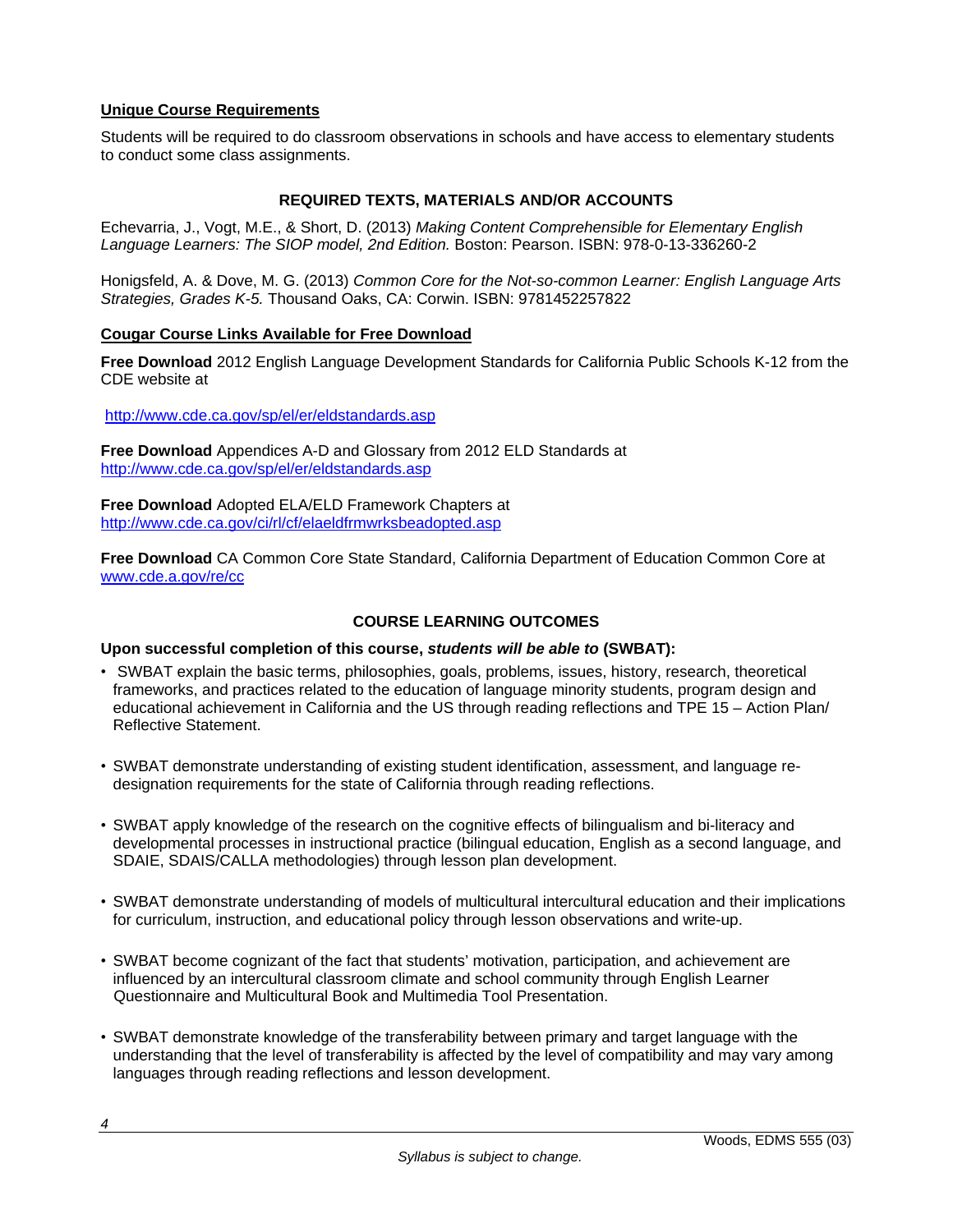• SWBAT promote authentic parental participation that includes learning about school systems, assuming leadership roles and affecting policy.

### **Authorization to Teach English Learners**

This credential program has been specifically designed to prepare teachers for the diversity of languages often encountered in California public school classrooms. The authorization to teach English learners is met through the infusion of content and experiences within the credential program, as well as additional coursework. Candidates successfully completing this program receive a credential with authorization to teach English learners. *(Approved by CCTC in SB 2042 Program Standards, August 02)*

## **Teacher Performance Expectation (TPE) Competencies**

The course objectives, assignments, and assessments have been aligned with the CTC standards for Multiple Subject Credential. This course is designed to help teachers seeking a California teaching credential to develop the skills, knowledge, and attitudes necessary to assist schools and district in implementing effective programs for all students. The successful candidate will be able to merge theory and practice in order to realize a comprehensive and extensive educational program for all students. You will be required to formally address the following TPEs in this course:

### **TPE 15: Social Justice and Equity**

Teacher candidates will be able to identify issues of social justice and equity in the classroom and can apply appropriate instructional strategies to ensure equal outcomes for diverse students. They will be familiar with ideas, definitions, and major theorists in the fields of multicultural education, social reconstruction, and democratic education. Pluralism and divergent perspectives on educating students will be the foundation of designing effective lessons and instructional practices for diverse students. Candidates will understand when and how to collaborate with others, especially curriculum specialists, community leaders, and parents on preparing relevant and appropriate instructional activities, curricular units, and school structures that would provide equitable outcomes for students from different linguistic, cultural, and social economic backgrounds.

### **TPE 7**: **Teaching English Learners**

Candidates know and can apply pedagogical theories, principles, and instructional practices for comprehensive instruction of English learners. They know and can apply theories, principles, and instructional practices for English Language Development leading to comprehensive literacy in English. They are familiar with the philosophy, design, goals, and characteristics of programs for English language development, including structured English immersion. They implement an instructional program that facilitates English language development, including reading, writing, listening and speaking skills, that logically progresses to the grade level reading/language arts program for English speakers. They draw upon information about students' backgrounds and prior learning, including students' assessed levels of literacy in English and their first languages, as well as their proficiency in English, to provide instruction differentiated to students' language abilities. They understand how and when to collaborate with specialists and paraeducators to support English language development. Based on appropriate assessment information, candidates select instructional materials and strategies, including activities in the area of visual and performing arts, to develop students' abilities to comprehend and produce English. They use English that extends students' current level of development yet is still comprehensible. They know how to analyze student errors in oral and written language in order to understand how to plan differentiated instruction. Candidates know and apply pedagogical theories, principles and practices for the development of academic language, comprehension, and knowledge in the subjects of the core curriculum. They use systematic instructional strategies, including contextualizing key concepts, to make grade-appropriate or advanced curriculum content comprehensible to English learners. They allow students to express meaning in a variety of ways, including in their first language, and, if available, manage first language support such as para-educators, peers, and books. They use questioning strategies that model or represent familiar English grammatical constructions. They make learning strategies explicit. Candidates understand how cognitive, pedagogical, and individual factors affect students' language acquisition. They take these factors into account in planning lessons for English language development and for academic content.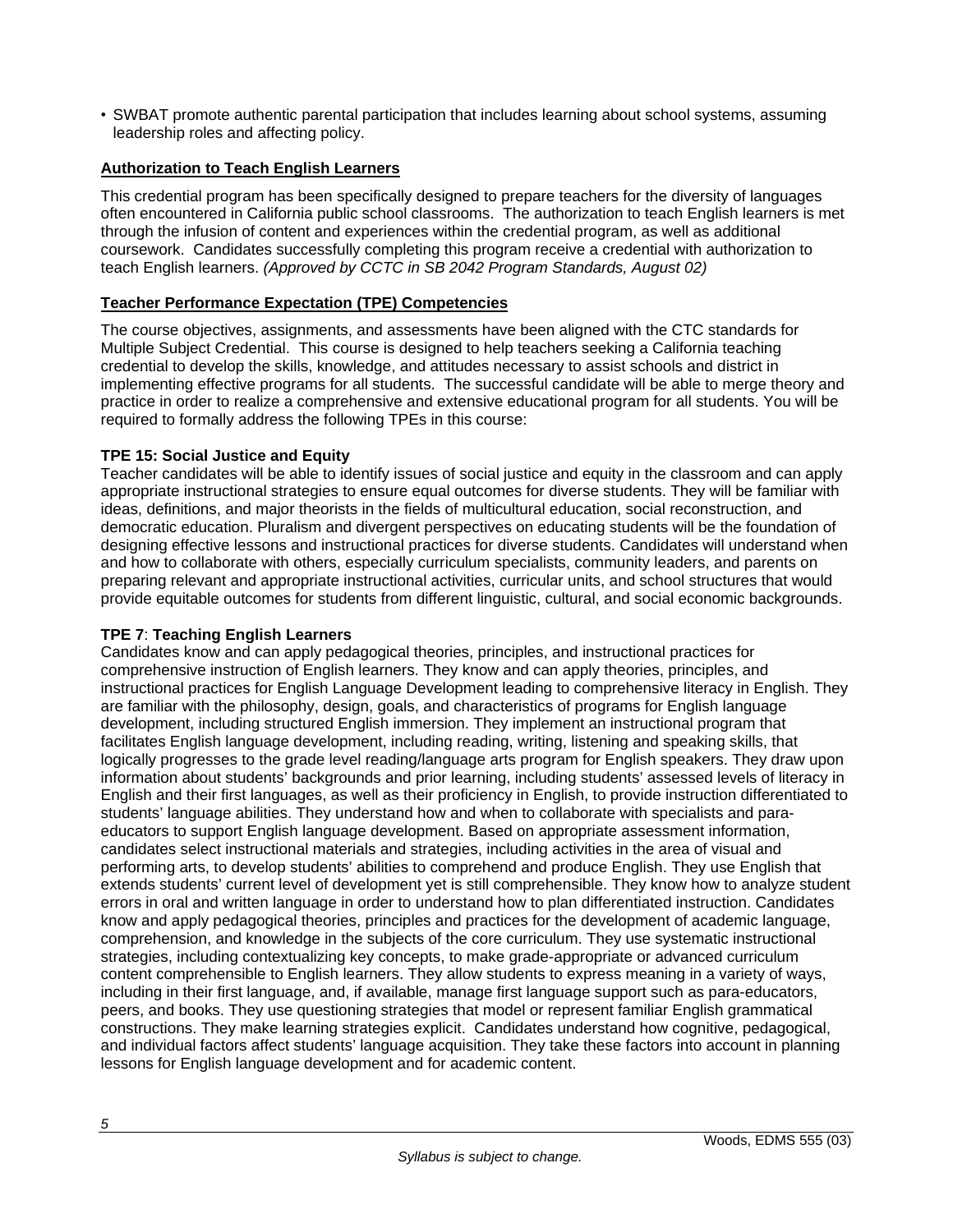### **Teacher Performance Assessment**

Beginning July 1, 2008 all California credential candidates must successfully complete a state-approved Teacher Performance Assessment (TPA), as part of the credential program of preparation. During the 2015- 16 academic year the CSUSM credential programs will use either the CalTPA (California Teacher Performance Assessment) or the edTPA (Educative Teacher Performance Assessment).

## **edTPA**

Beginning in fall 2015, for newly entering initial candidates, the CSUSM assessment system is the edTPA. To assist with your successful completion of the edTPA, a capstone class is part of your curriculum. In this class edTPA related questions and logistical concerns are addressed. Additional support materials are available on the edTPA website:

### http://www.edtpa.com/PageView.aspx?f=GEN\_Candidates.html

Additionally, to support your success in your credential program and with TPA, SOE classes use common pedagogical language, lesson plans (lesson designs), and unit plans (unit designs).

### **Expected Dispositions for the Education Profession**

Education is a profession that has, at its core, certain dispositional attributes that must be acquired and developed. Teaching and working with learners of all ages requires not only specific content knowledge and pedagogical skills, but positive attitudes about multiple dimensions of the profession. The School of Education has identified six dispositions that must be evident in teacher candidates: social justice and equity, collaboration, critical thinking, professional ethics, reflective teaching and learning, and life-long learning. These dispositions have observable actions that will be assessed throughout the preparation program. For each dispositional element, there are three levels of performance - *unacceptable*, *initial target*, and *advanced target*. The description and rubric for the three levels of performance offer measurable behaviors and examples.

The assessment is designed to provide candidates with ongoing feedback for their growth in professional dispositions and includes a self-assessment by the candidate. The dispositions and rubric are presented, explained and assessed in one or more designated courses in each program as well as in clinical practice. Based upon assessment feedback candidates will compose a reflection that becomes part of the candidate's Teaching Performance Expectation portfolio. Candidates are expected to meet the level of *initial target* during the program.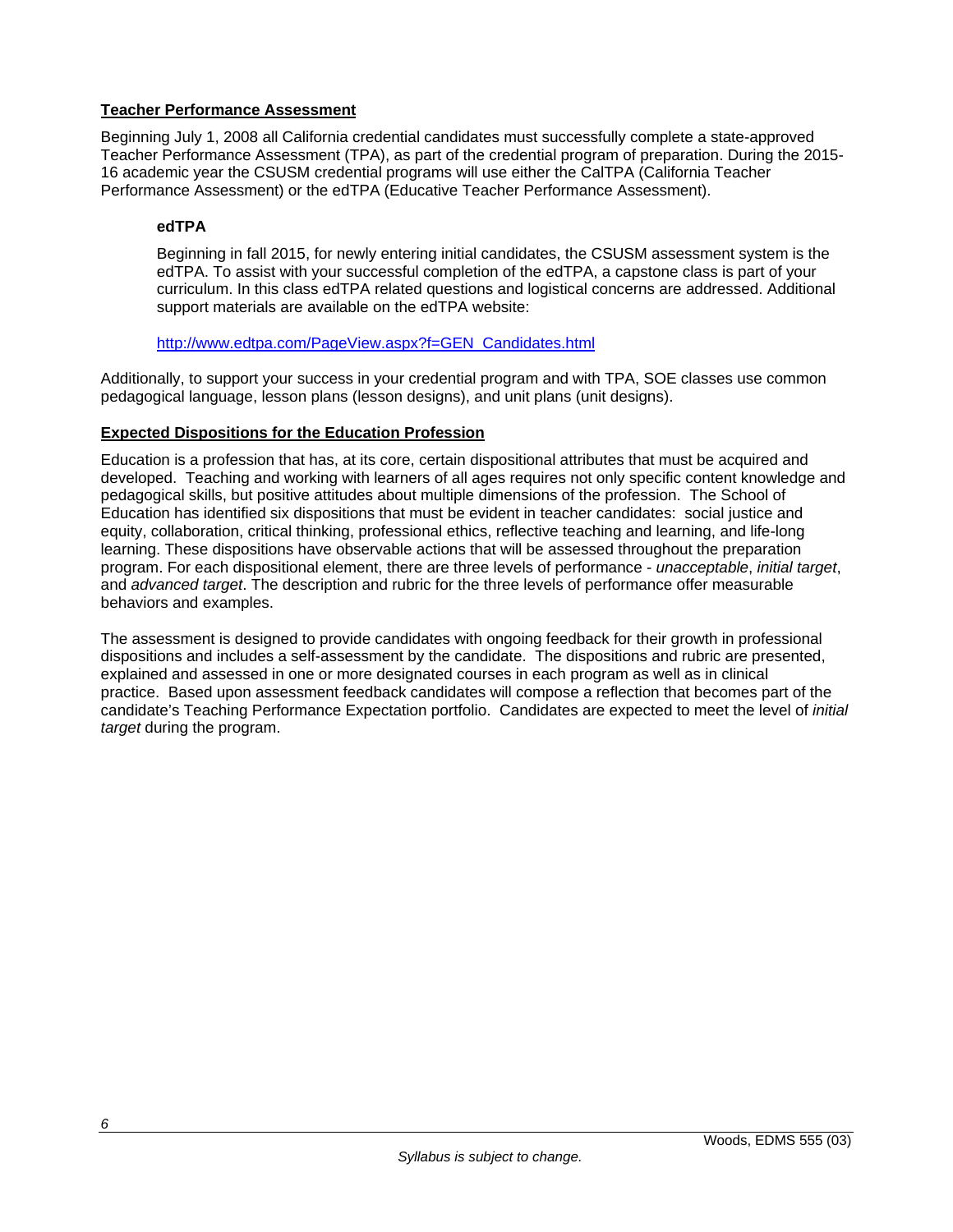# **SCHEDULE/COURSE OUTLINE**

*The instructor reserves the rights to alter the instructional timeline, add, delete, and/or change topics and* 

| <b>Topic</b>                                                                                                                                                                                                                                                                                                                                                                                | <b>Assignment (if any)</b>                                                                                                                                                                                                                                                   |  |  |
|---------------------------------------------------------------------------------------------------------------------------------------------------------------------------------------------------------------------------------------------------------------------------------------------------------------------------------------------------------------------------------------------|------------------------------------------------------------------------------------------------------------------------------------------------------------------------------------------------------------------------------------------------------------------------------|--|--|
| Week 1                                                                                                                                                                                                                                                                                                                                                                                      | Readings Due (READ PRIOR TO SESSION #1)                                                                                                                                                                                                                                      |  |  |
| • Introduction / Overview /<br>Syllabus<br>• Who are English Learners<br>(ELs)? Who are Long Term<br>English Learners (LTELs)<br>• Second Language<br>Acquisition - L2 Theories<br>and Research<br>• Identification of EL students<br>• SIOP Components<br>• Language vs Content<br>Objectives<br>• Lesson Preparation<br>• Projects overview & MC<br>Book/Multimedia<br>Assignment/Sign-up | SIOP Ch1 Sheltered Instruction<br>_SIOP Ch2 Lesson Preparation<br><b>Assignments Due:</b><br>• Be prepared to discuss readings<br>• Bring hard or electronic copy of syllabus<br>• Sign-up for MC Book/Multimedia presentations<br>(schedule will be passed around in class) |  |  |
| <b>Week 2 Labor Day</b>                                                                                                                                                                                                                                                                                                                                                                     | Catch-up on your readings!                                                                                                                                                                                                                                                   |  |  |
| Week 3<br>• What is Sheltered<br>Instruction?<br>• Background Strategies<br>• Comprehensible Input<br><b>Strategies</b><br>• 2012 ELD Standards and<br>PLDs<br>• Differentiating Instruction<br>• Common Core S/L<br><b>Strategies</b><br>• Explain SIOP Lesson Plan<br>and Write-up<br>• Explain & develop EL<br>Questionnaire                                                             | <b>Readings Due:</b><br>SIOP Ch3 Building Background<br>SIOP Ch4 Comprehensible Input<br>Dove Ch1 - Ch2<br><b>Assignments Due:</b><br>• Download ELD Standards, CDE Website, and<br><b>Common Core State Standards</b><br>• MC Book/Multimedia Presentations                 |  |  |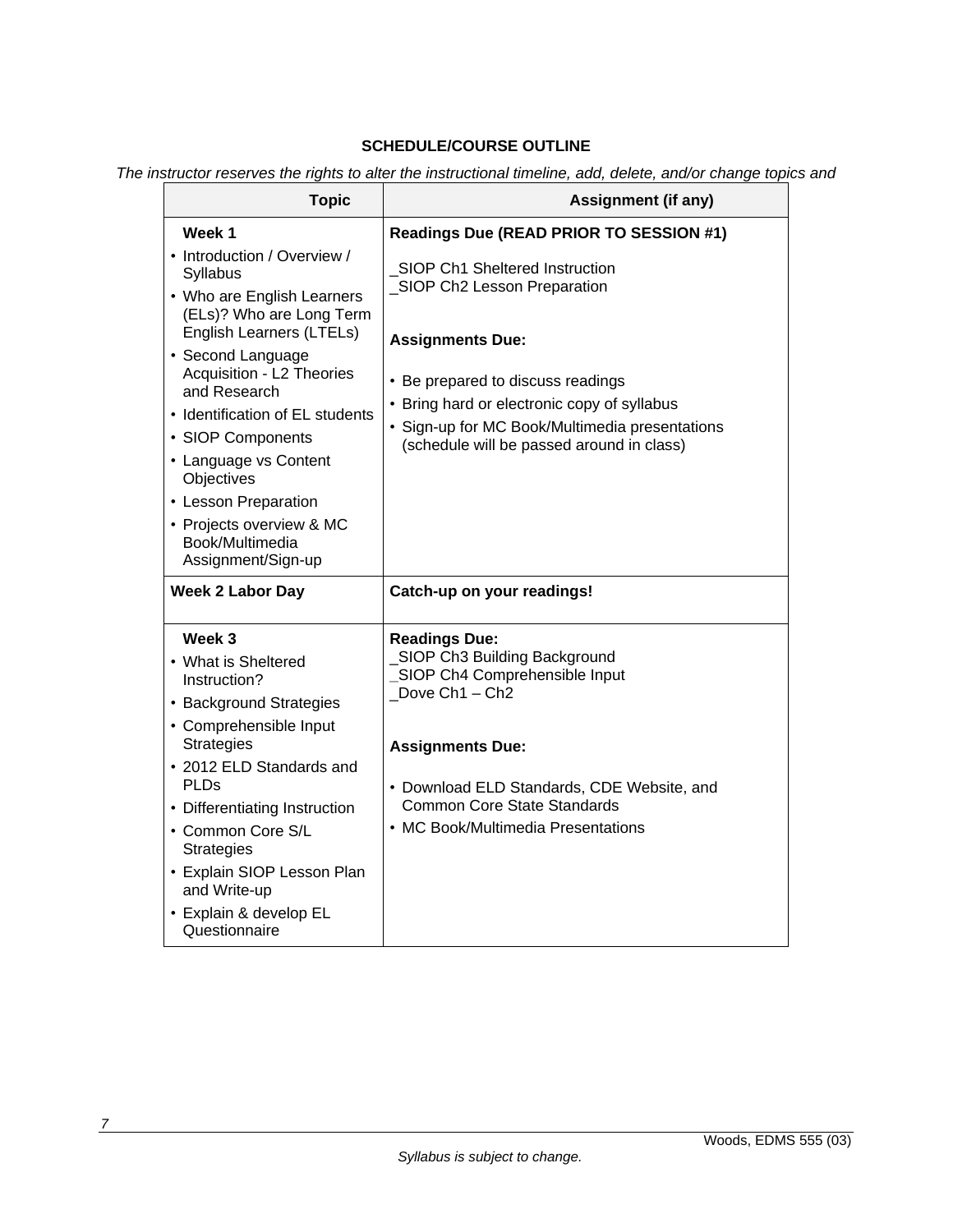| <b>Topic</b>                                                                                                                                                                                                                                                                                                                 | <b>Assignment (if any)</b>                                                                                                                                                                          |  |  |
|------------------------------------------------------------------------------------------------------------------------------------------------------------------------------------------------------------------------------------------------------------------------------------------------------------------------------|-----------------------------------------------------------------------------------------------------------------------------------------------------------------------------------------------------|--|--|
| Week 4<br>• Lesson Strategies and<br>Interactions<br>• Formative and Summative<br>Assessments<br>• Academic Language/<br>Language Forms and<br><b>Functions</b><br>• 2012 ELD Standards<br>• Scaffolding<br>• Theoretical Foundations<br>• Continue feedback on SIOP<br>lesson plan<br>• Explain multicultural<br>experience | <b>Readings Due:</b><br>SIOP Ch5 Strategies<br>SIOP Ch6 Interaction<br>Dove Ch3-Ch4<br><b>Assignments Due:</b><br>• ELL Questionnaire<br>• MC Book/Multimedia Presentations                         |  |  |
| Week 5                                                                                                                                                                                                                                                                                                                       | <b>Comp Week for Off-Site Multicultural Experience</b>                                                                                                                                              |  |  |
| Week 6<br>• Culturally Responsive<br>Teaching<br>$\cdot$ GLAD<br>• 2012 ELD Standards<br>Appendix A: Foundational<br><b>Literacy Skills for ELs</b><br>• ELA/ELD Framework<br>• How to use textbooks with<br><b>ELs</b>                                                                                                      | <b>Readings Due:</b><br>SIOP Ch7 Practice and Application<br>_ SIOP Ch8 Lesson Delivery<br>_Dove Ch5-Ch6<br><b>Assignments Due:</b><br>• SIOP Lesson Plan Due<br>• MC Book/Multimedia Presentations |  |  |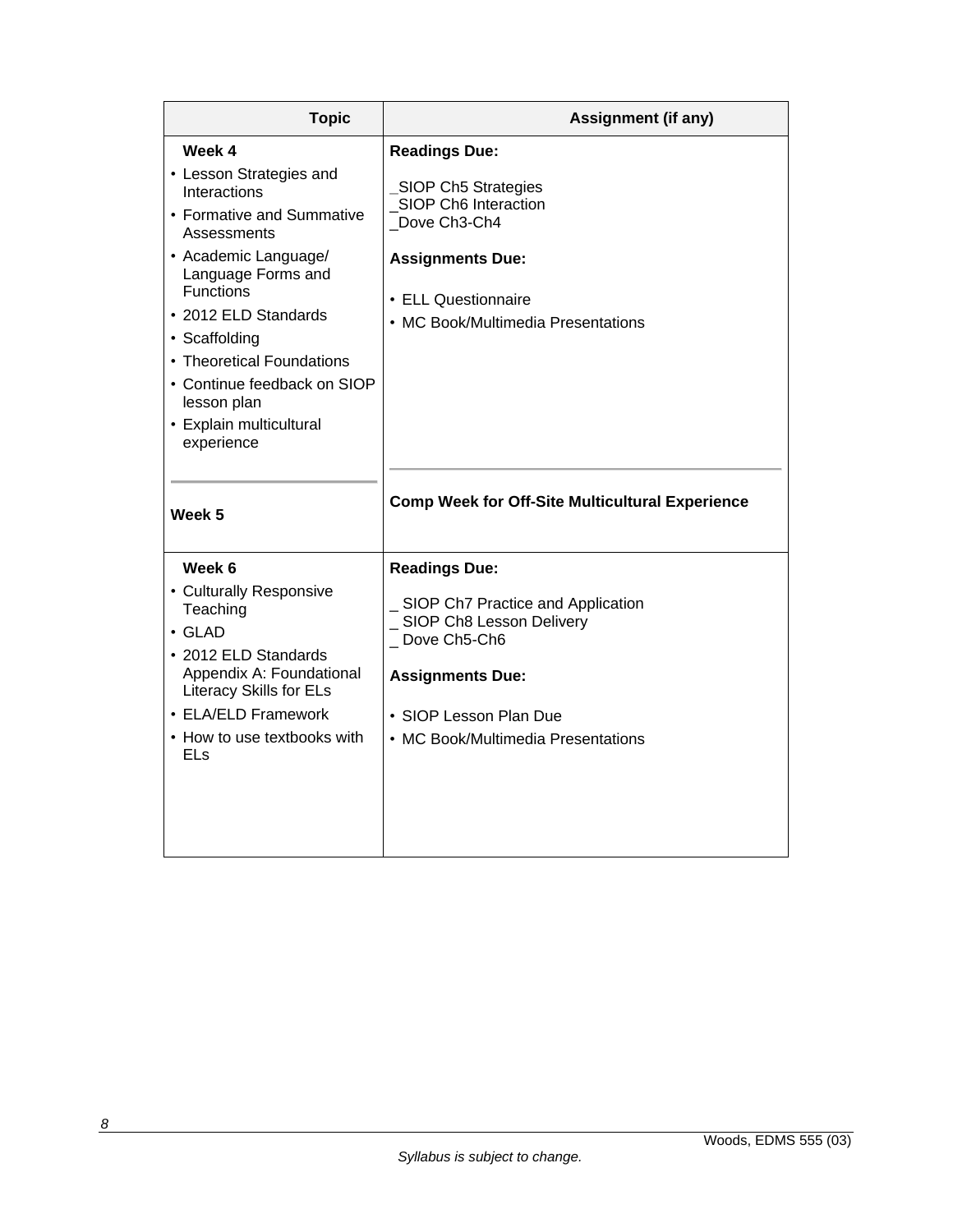| <b>Topic</b>                                                                                                                                                                                                                                                               | <b>Assignment (if any)</b>                                                                                                                                                                                     |  |  |
|----------------------------------------------------------------------------------------------------------------------------------------------------------------------------------------------------------------------------------------------------------------------------|----------------------------------------------------------------------------------------------------------------------------------------------------------------------------------------------------------------|--|--|
| Week 7<br>• Special Education Issues<br>Re: ELs<br>• Making content accessible<br>to ELs<br>• Transferable Skills between<br>Spanish/English<br>• Teaching with the Brain in<br>Mind<br>• Workshop – lesson plan<br>• Multicultural Presentations<br>• Explain Action Plan | <b>Readings Due:</b><br>SIOP Ch9 Review and Assessment<br>SIOP Ch10 RTI, Special Ed. and ELs<br>Dove Ch7<br><b>Assignments Due:</b><br>• Multicultural Experience Due<br>• Multicultural Classroom Project Due |  |  |
| Week 8<br>• Feedback on lesson plans<br>• Involving Parents, Families,<br>and Communities of ELs<br>• Becoming Bilingual – dual<br>language education<br>• Debrief SIOP Plans<br>• Final conferences with<br>instructor about lesson<br>plans<br>• Workshop - Action       | <b>Readings Due:</b><br>SIOP Ch11 SIOP Protocol<br>SIOP Ch12 FAQ<br>Dove Ch8<br><b>Assignments Due:</b><br>• TPE15 Action Plan                                                                                 |  |  |
| <b>Week 9 Makeup</b><br>TBA<br>There will be no final exam<br>for this course.                                                                                                                                                                                             | N/A                                                                                                                                                                                                            |  |  |

*Assignments in response to individual and class needs.*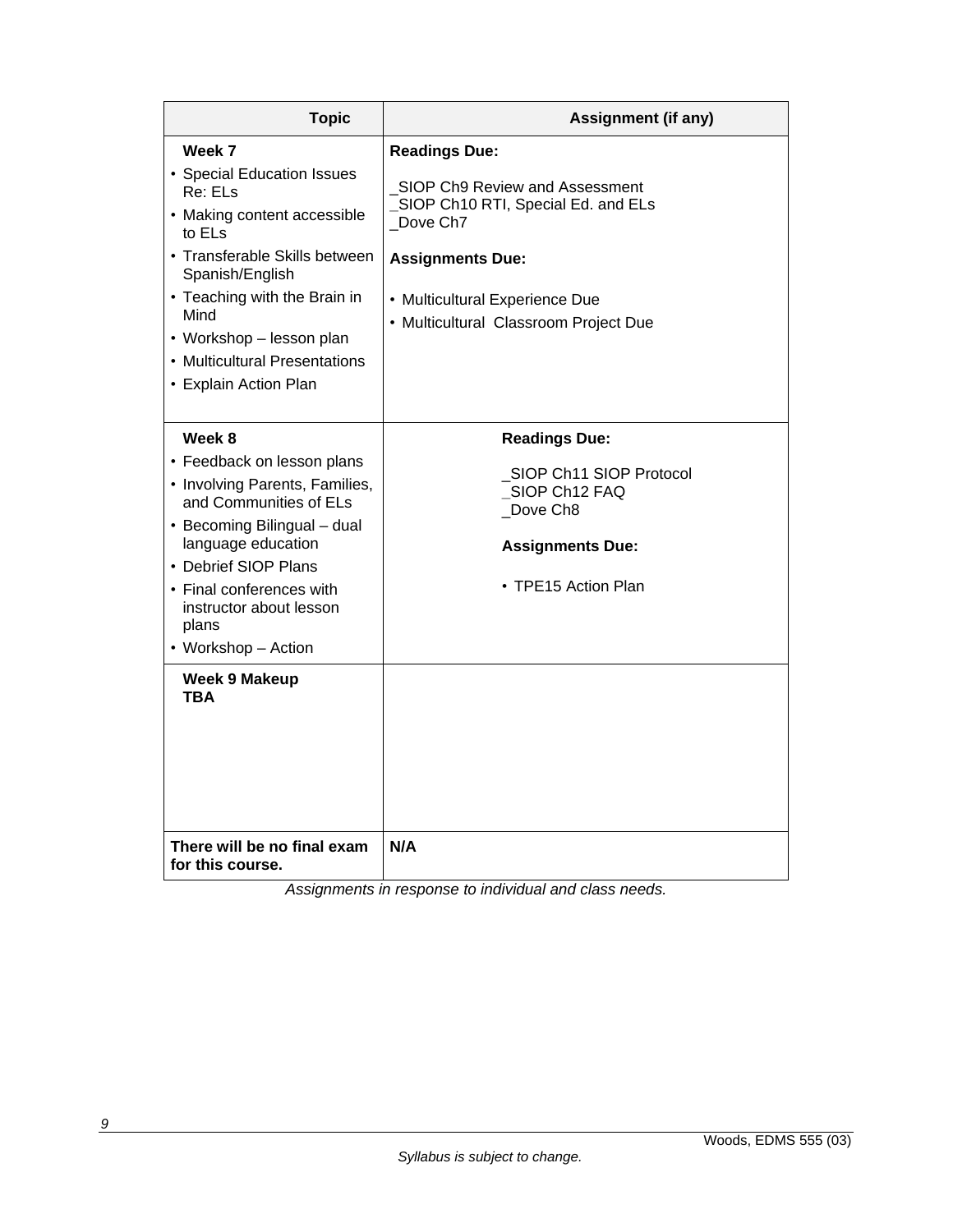## **COURSE REQUIREMENTS AND GRADED COURSE COMPONENTS**

Teacher education is a professional preparation program. It is expected that students will come to class prepared to discuss the readings, submit required assignments, and participate in class activities. Students are expected to adhere to academic honesty and integrity, standards of dependability, confidentiality and writing achievement. Because it is important for teachers to be able to effectively communicate their ideas to students, parents, colleagues, and administrators, writing that is original, clear and error-free is a priority for the School of Education. It is expected that work will be turned in on time. Note: Professor reserves the right to change, add to, or delete any material or assignment from the course.

| • Attendance, Participation, & Professional Disposition   | 50 points        |
|-----------------------------------------------------------|------------------|
| • Multicultural Book and Multimedia Tool Presentation     | 10 points        |
| • EL Questionnaire - Learning About Your English Learners | 5 points         |
| • Siop Lesson & Resources                                 | 5 points         |
| • TPE 15 - Action Plan / Reflective Statement             | 10 points        |
| • Multicultural Experience Menu and Write-up              | 10 points        |
| • Multicultural Classroom Group Project                   | 10 points        |
|                                                           | Total 100 points |

## **Grading Standards and Policy on Late/Missed Work**

All students are expected to participate in class activities and demonstrate reflective learning. It is important that students are well prepared for course sessions by completing the readings and assignments scheduled before the class meeting. Assignments should be typed and double-spaced. Students who wish to revise an assignment must negotiate the requirements of the revision with the instructor. It is expected that work will be turned in on time. Please discuss individual issues with the instructor. Points will be deducted if assignments are submitted late (10% penalty per day late; no credit will be awarded if the assignment is one week late). A minimum of a C+ is required to pass this course.

| 95-100    |    |                            |
|-----------|----|----------------------------|
| $90 - 94$ | А- |                            |
| $87 - 89$ | B+ |                            |
| $83 - 86$ | B. |                            |
| $80 - 82$ | B- |                            |
| $77 - 79$ |    | C+ (minimal passing grade) |
| $73 - 76$ | C  |                            |
| $70 - 72$ |    |                            |
|           |    |                            |

### **ASSIGNMENT DESCRIPTIONS**

#### **Electronic Submissions of Assignments**

This course is mostly paperless. Assignments are to be turned to Cougar Course on time. Points will be deducted for late submissions as the work you do is essential to the discussions conducted in this course. Make sure you turn in the assignments in Word, 12 pt. font. Resources and/or citations will be referenced using APA format.

*NOTE: Full assignment descriptions and guidelines can be found on Cougar Courses, including grading rubrics for each.*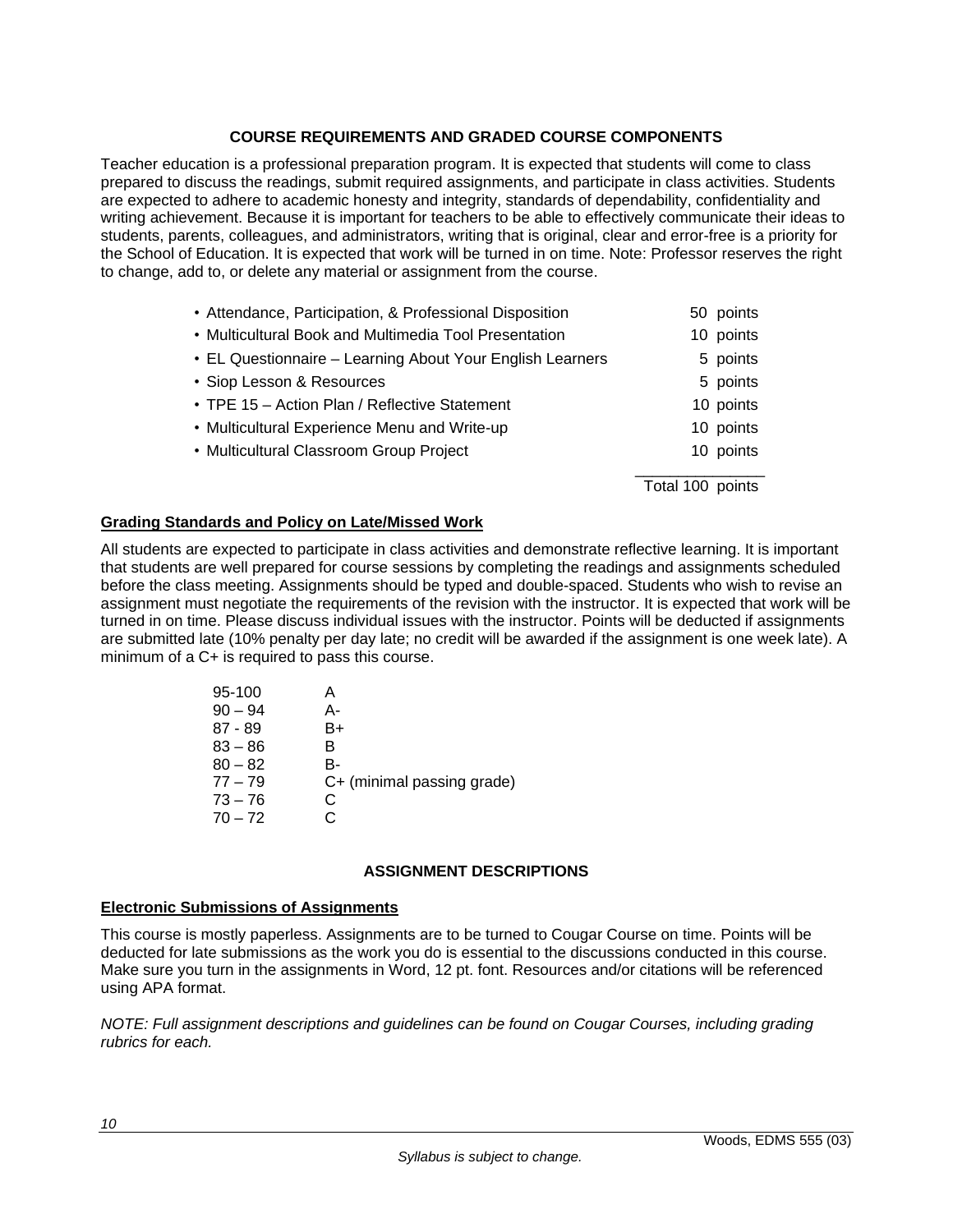# **School of Education/Course Attendance Policy**

Due to the dynamic and interactive nature of courses in the School of Education, all candidates (course participants) are expected to attend all classes and participate actively. At a minimum, candidates (course participants) must attend more than 80% of class time, or s/he may not receive a passing grade for the course at the discretion of the instructor. Individual instructors may adopt more stringent attendance requirements. Should the candidate (course participants) have extenuating circumstances, s/he should contact the instructor as soon as possible. *(Adopted by the COE Governance Community, December, 1997).*

**For this course:** Students missing more than one class session cannot earn an A or A-. Students missing more than two class sessions cannot earn a B or B+. This also applies to tutoring activities during our class sessions that are part of your cohort learning experience. Arriving late or leaving early by more than twenty minutes to class or tutoring counts as an absence. Illness and emergencies are considered on a case-bycase basis. However, notifying the instructor does not constitute an excuse. All assignments must be turned in on due date even in case of an absence. Unless extraordinary circumstances are made known, this is not negotiable. In an eight-week course, one day is equivalent to two class sessions (two weeks of class). So, missing one entire day will constitute two absences for the course.

## **GENERAL CONSIDERATIONS**

### **CSUSM Academic Honesty Policy**

Students will be expected to adhere to standards of academic honesty and integrity, as outlined in the Student Academic Honesty Policy. All assignments must be original work, clear and error-free. All ideas/material that are borrowed from other sources must have appropriate references to the original sources. Any quoted material should give credit to the source and be punctuated accordingly.

Academic Honesty and Integrity: Students are responsible for honest completion and representation of their work. Your course catalog details the ethical standards and penalties for infractions. There will be zero tolerance for infractions. If you believe there has been an infraction by someone in the class, please bring it to the instructor's attention. The instructor reserves the right to discipline any student for academic dishonesty, in accordance with the general rules and regulations of the university. Disciplinary action may include the lowering of grades and/or the assignment of a failing grade for an exam, assignment, or the class as a whole.

Incidents of Academic Dishonesty will be reported to the Dean of Students. Sanctions at the University level may include suspension or expulsion from the University.

Refer to the full Academic Honesty Policy at: http://www.csusm.edu/policies/active/documents/Academic\_Honesty\_Policy.html

### **Plagiarism**

As an educator, it is expected that each candidate (course participant) will do his/her own work, and contribute equally to group projects and processes. Plagiarism or cheating is unacceptable under any circumstances. If you are in doubt about whether your work is paraphrased or plagiarized see the Plagiarism Prevention for Students website http://library.csusm.edu/plagiarism/index.html. If there are questions about academic honesty, please consult the University catalog.

### **Students with Disabilities Requiring Reasonable Accommodations**

Students with disabilities who require reasonable accommodations must be approved for services by providing appropriate and recent documentation to the Office of Disabled Student Services (DSS). This office is located in Craven Hall 4300, and can be contacted by phone at (760) 750-4905, or TTY (760) 750- 4909. Students authorized by DSS to receive reasonable accommodations should meet with their instructor during office hours or, in order to ensure confidentiality, in a more private setting.